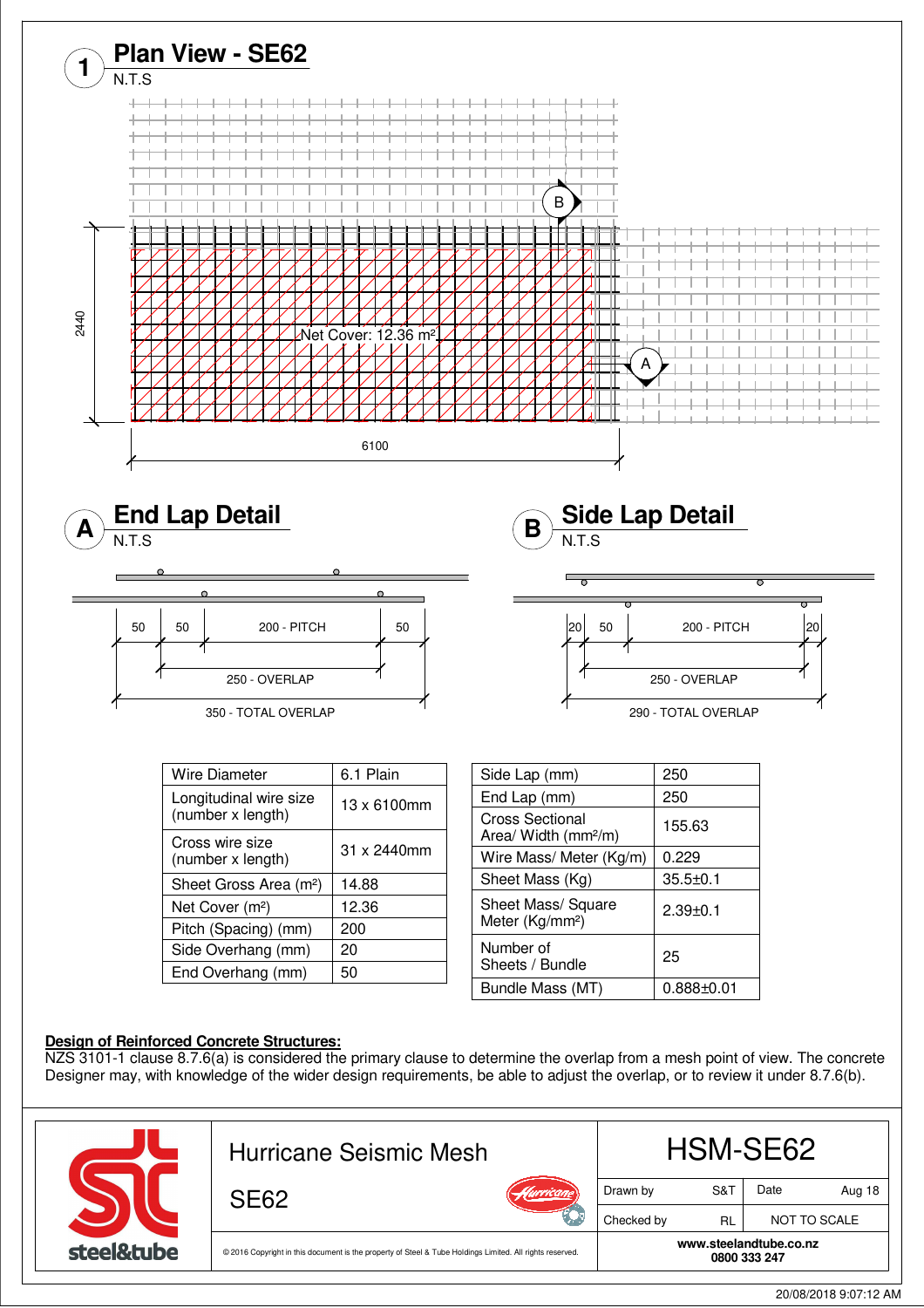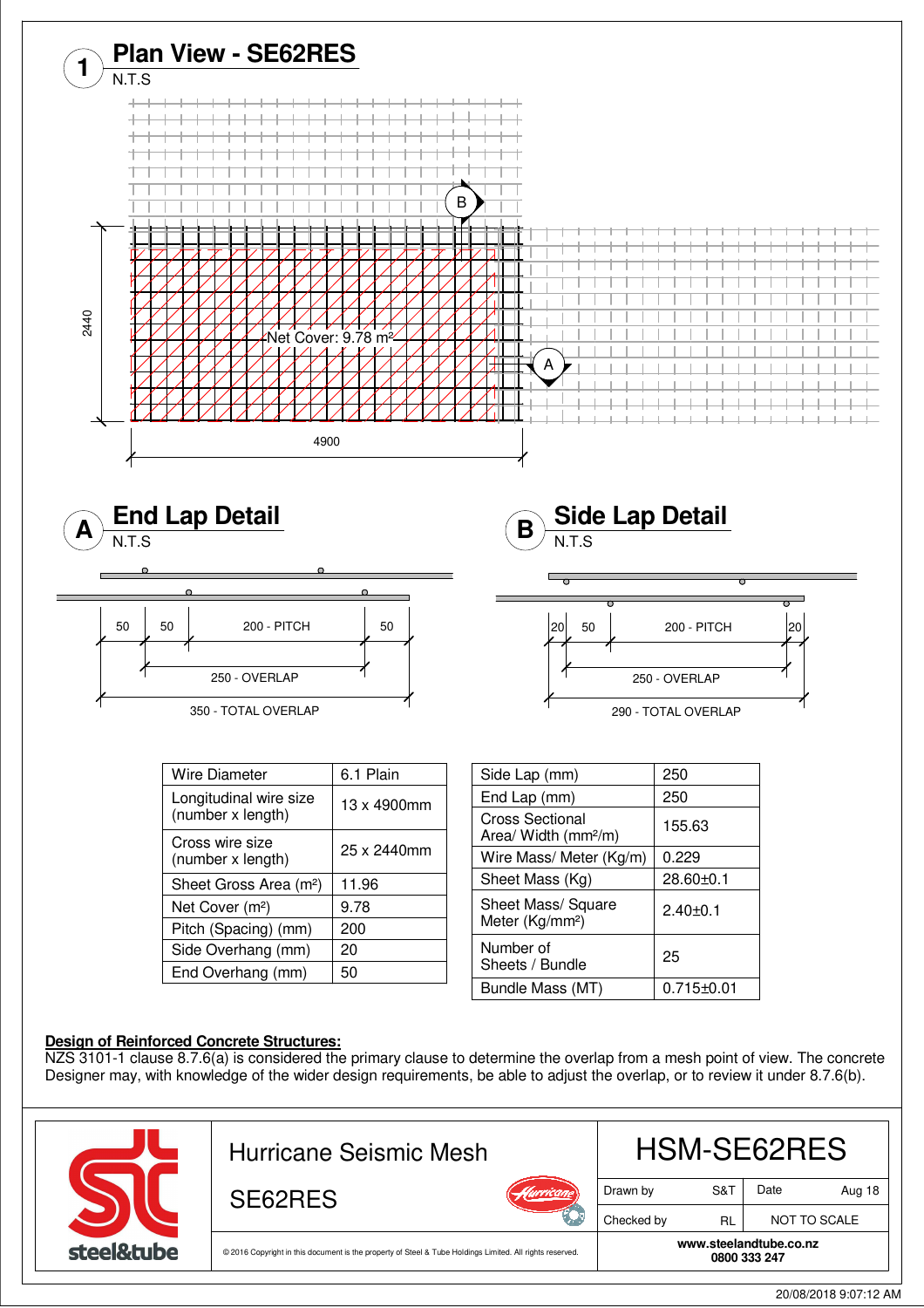

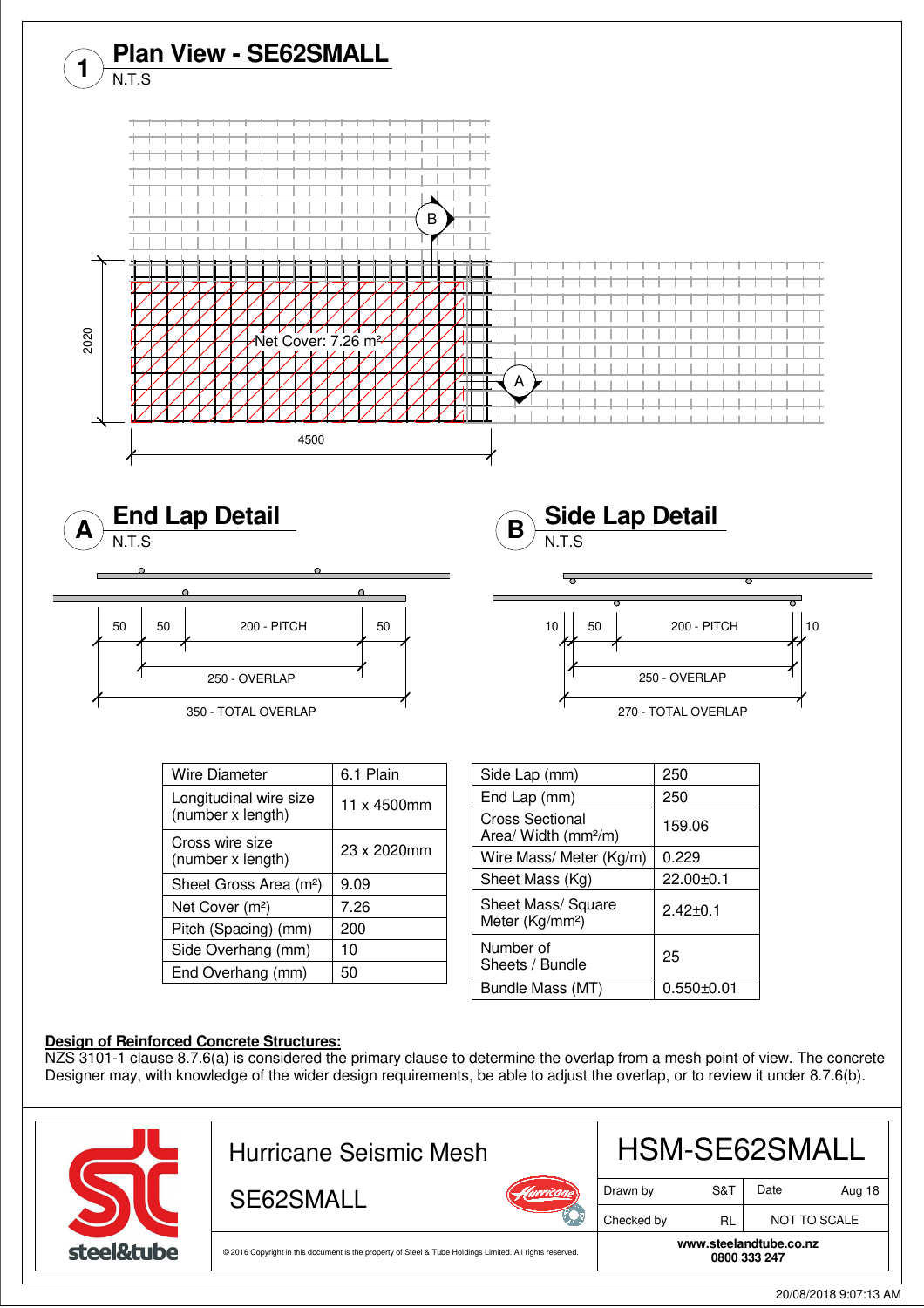

20/08/2018 9:07:13 AM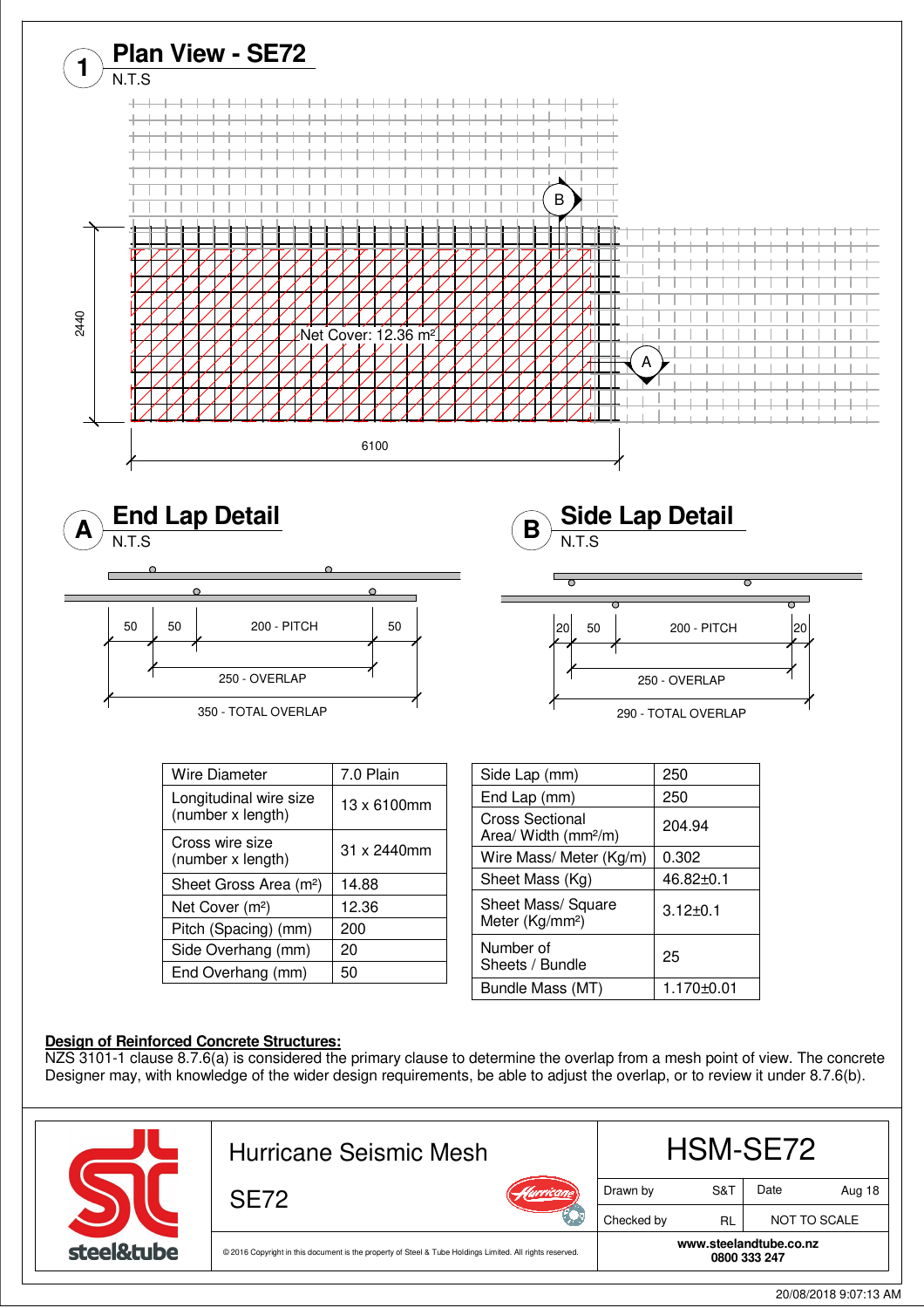

**0800 333 247** © 2016 Copyright in this document is the property of Steel & Tube Holdings Limited. All rights reserved.

steel&tube

**www.steelandtube.co.nz**

20/08/2018 9:07:14 AM